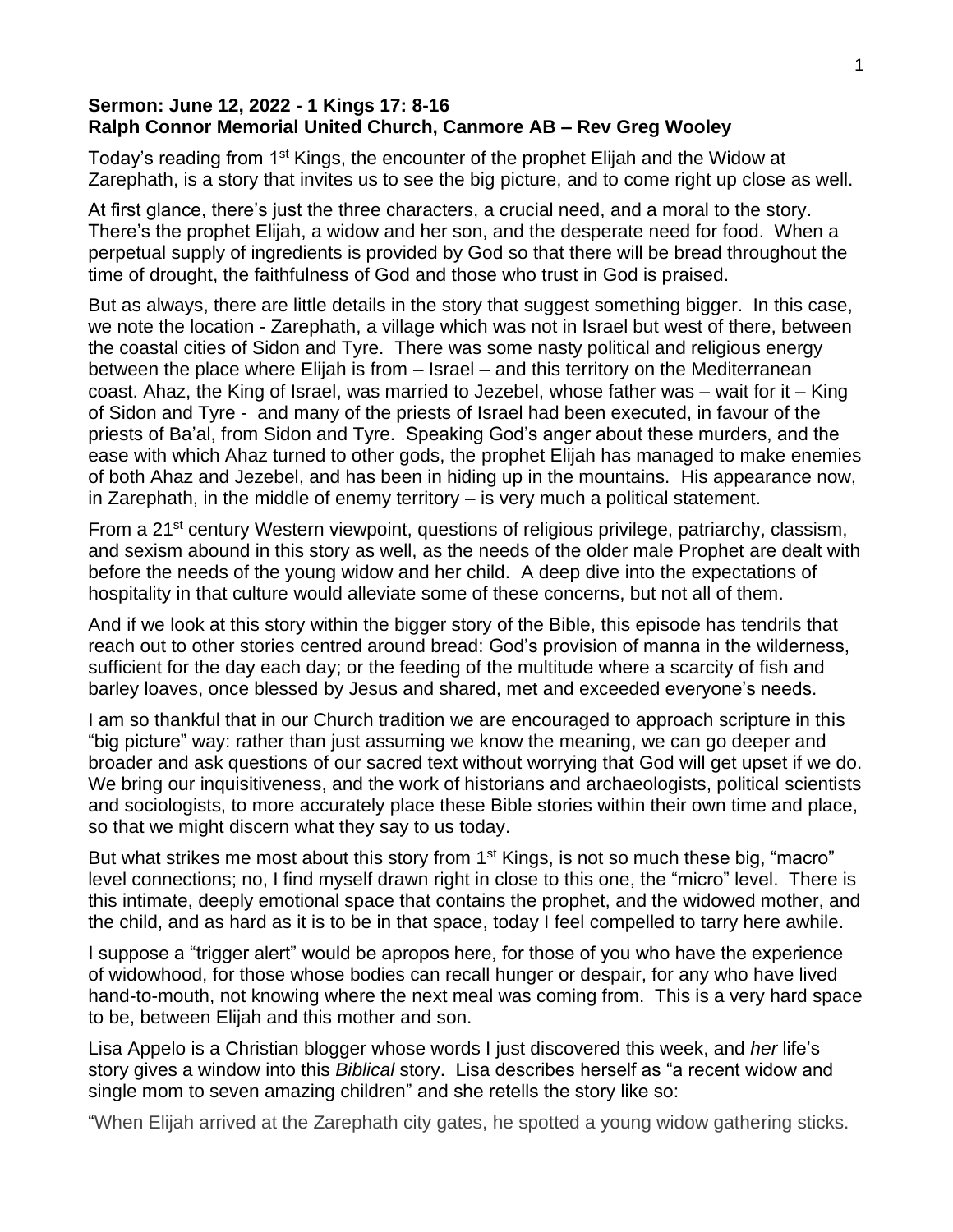"You can almost hear the despair in this single mom's words as she told Elijah she had 'only a handful of flour in a jar and a little olive oil in a jug. I am gathering a few sticks to take home and make a meal for myself and my son, that we may eat it – and die.' (1 Kings 17:12)

"She was at the end of her hope."

"Elijah answered: 'Do not be afraid.' He instructed her to make a small loaf for him first and afterward, some for herself and her son with this promise from God: the flour jar would not become empty nor the oil jug run dry until the day the Lord sent rain again". And so it was.

In both the request and the response, we hear a sense of grim reality. The widow had no further resources in sight and had resolved herself to her death and, heartbreakingly, to the death of the child; and into that space comes this seemingly misplaced request for her to offer hospitality one last time. As Lisa puts it, this was a single mom at the end of her hope.

Yet amidst this stark picture of hopelessness, there was hospitality – and there was provision.

We note that the hospitality wasn't provided because she particularly believed in God. In fact, at one point she refers to "the LORD your God" (verse 12). Your God, Elijah, not my God. So even though we have here Elijah, one of the renowned prophets of Israel, it's the willingness of this woman outside the Faith to enter into the sacred power of hospitality that opens the door to the ongoing provision of flour and oil. No, it wasn't "magical" – her actions didn't conjure this up; rather, there is something so sacred in that kind of sharing.

It is impossible to over-estimate the importance of hospitality in that part of the world, then or now. When someone was thirsty, you gave them a drink, when they needed food or shelter, you provided that. There was no "if you had extra to share", it was simply understood - even when you figured that this nub of flour and splash of oil, was going to be your last meal.

So we have this understanding that to live in this world is integrally connected to the act of sharing – that same sacred space named by Jesus in emphasizing the commandment to "love our neighbour as ourselves." I remain troubled that Elijah asked for food when things were so dire and yet, in the quiet, desperate moment these three people share, there is also a sense of Divine beauty.

As we sit with these three, we do well to acknowledge that this same exact type of despair is experienced daily in 2022 around the world. People who have nothing left, people who, like this widow, had no family or community supports to act as a safety net. Each time we see something flash across our TV screens or half-hear something awful that has just been reported on radio, each time we see clickbait headlines about the latest attacks or food shortages or human rights violations in the world, those reported events contain thousands of these smaller tragic spaces, like the one inhabited by this mom and her son and Elijah. We picture these small spaces in the world today, where a glimmer of hope is needed, and as we do so we reaffirm the importance of the work done by human rights and humanitarian relief agencies, many with Church support, and we pledge that in our late-pandemic exhaustion we will not turn away from Christ's call to a peace founded in equity and justice.

Even in the hardest times of life, there is grace: something small, unexpected and lifeaffirming, often accompanied by a gift of food, or an offer of help. Note that the solution to the widow's problem is not grand or showy in any way, it's not a new house and servants and rich foods aplenty. As the story proceeds, we see that whe is not shielded from tragedy. No, this is the pledge that there will be enough flour and oil to get her through this day, and then the next day, and then the next day. As she prepares and shares one last life-giving meal (or